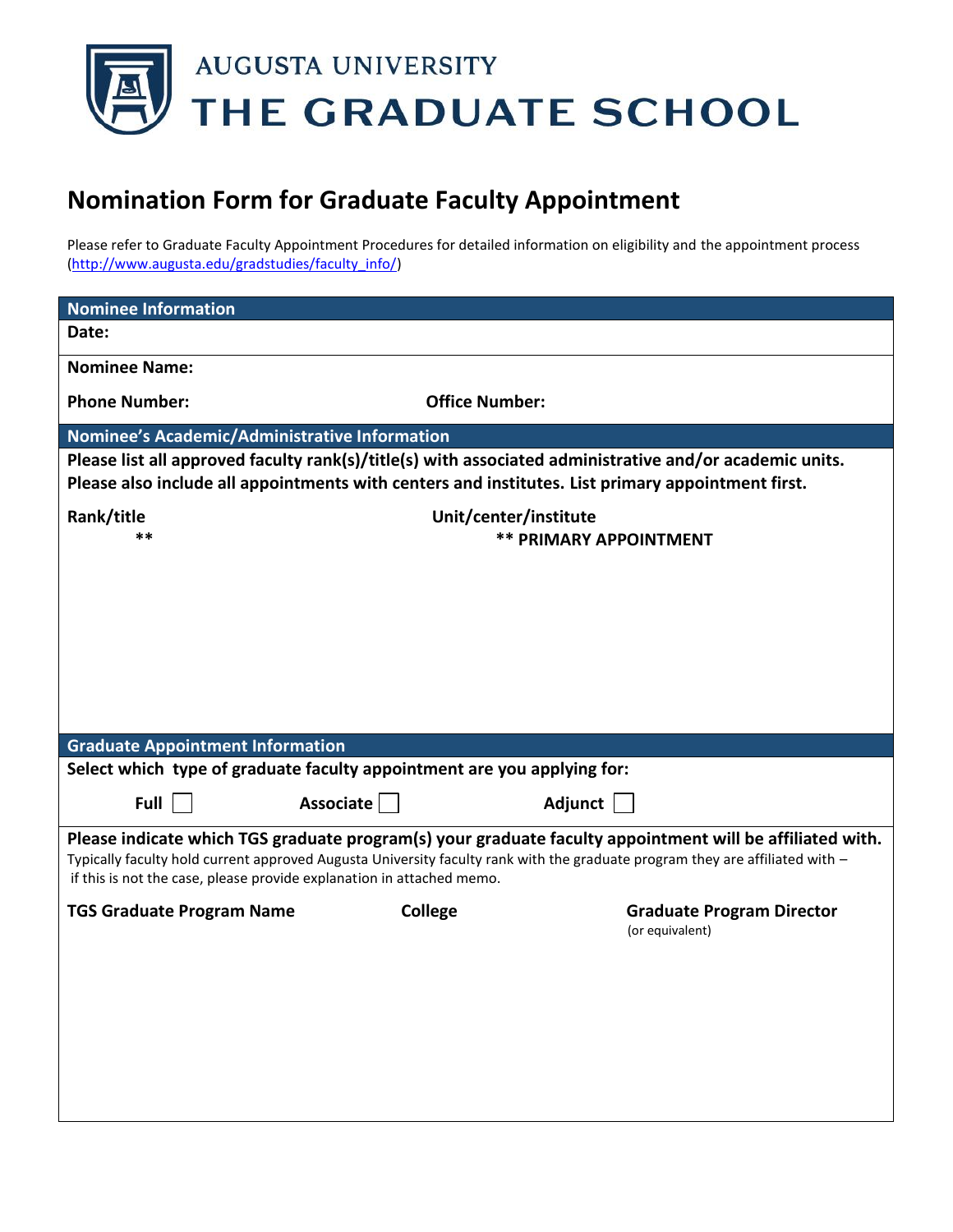## **SPECIFIC QUALIFICATIONS AND CRITERIA FOR APPOINTMENT TO THE GRADUATE FACULTY (To be completed by the nominee)**

**1. DEGREE:** An earned terminal degree, usually a doctorate, in a related field

**Please list all degrees held and year(s) earned:** 

2. SCHOLARLY ACTIVITY: Evidence of ongoing scholarly activity in an area of graduate study. Scholarly activity may be demonstrated by scientific research, creative, or other activity, **that are consistent with their program.** These should include, but are not limited to exhibitions or performances, publications in professional journals, books, or monographs, or other forms of refereed creative accomplishments as is common in their discipline.

**BRIEFLY (3-4 bullet points or sentences max) summarize evidence of ongoing scholarly activity:**

**3. PROFESSIONAL EXPERIENCE:** Approximately three years of effective teaching, professional practice, or research **at the graduate and/or professional level after receiving the earned doctorate degree** (or earned terminal degree, in some instances). It is recognized that postdoctoral research and/or experience, when coupled with participation in graduate education programs (see #4 below), may serve toward this requirement.

**BRIEFLY (3-4 bullet points or sentences max) summarize professional experience:** 

**4. SERVICE:** Active planning and participation in the full spectrum of instructional, research and service activities of a department or unit authorized to offer a program of study leading to a graduate degree. This spectrum of activity includes teaching of graduate courses, attendance at and participation in departmental meetings, planning and directing programs of graduate students, and any other activity of the department relevant to graduate education.

**BRIEFLY (3-4 bullet points or sentences max) summarize service experience:**